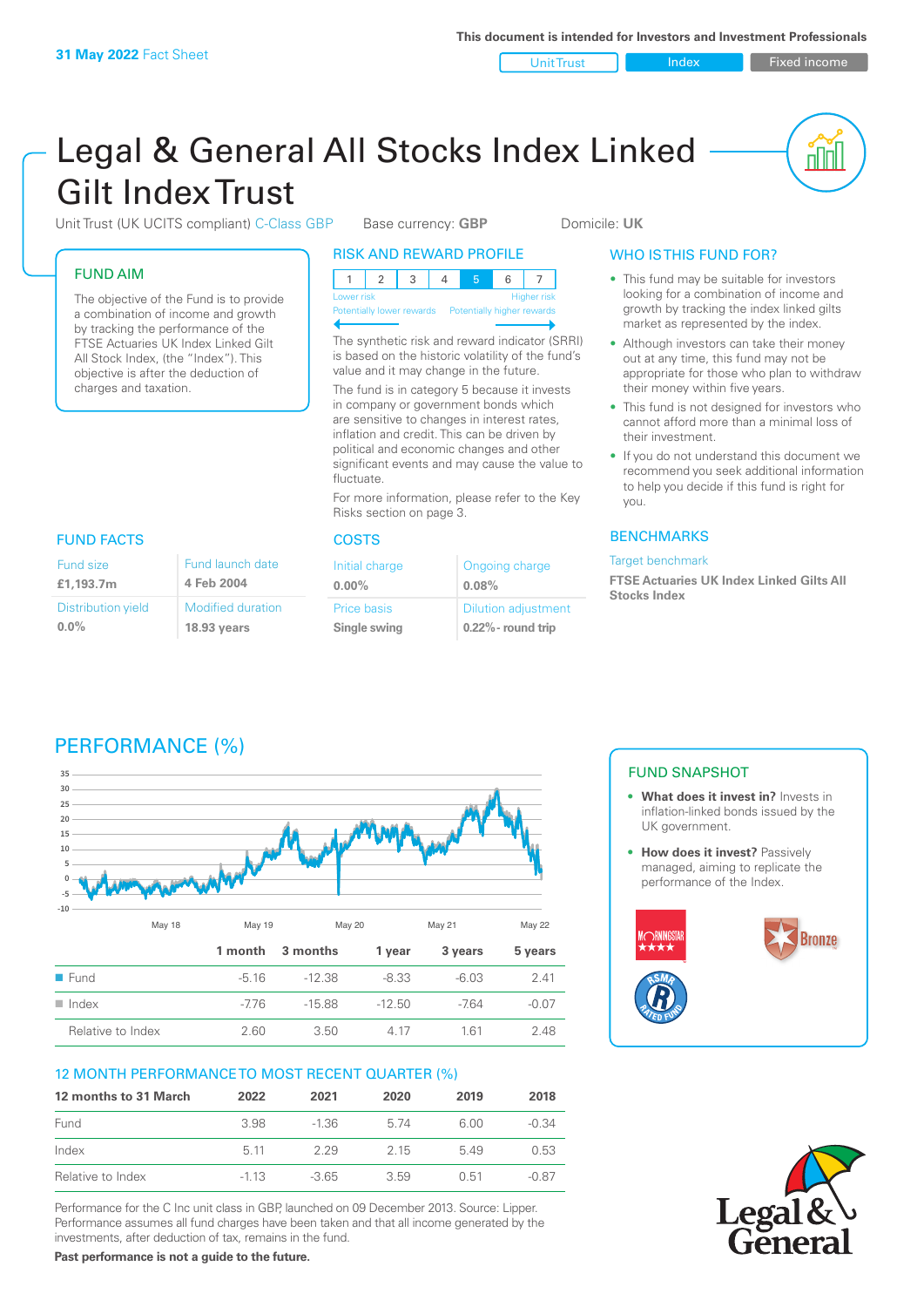Unit Trust (UK UCITS compliant) C-Class GBP

# PORTFOLIO BREAKDOWN

All data sources are a combination of LGIM and the Fund Accountant unless otherwise stated. Totals may not sum to due to rounding. In order to minimise transaction costs, the Fund will not always own all the assets that constitute the index and on occasion it will own assets that are not in the index. The number of fund holdings can also differ from the index due to corporate events and proxy holdings.





| $\Box$ 0 - 5 Years          | 12.6 |
|-----------------------------|------|
| $\blacksquare$ 5 - 10 Years | 14.4 |
| 10 - 15 Years               | 144  |
| ■ 15 - 20 Years             | 12.1 |
| ■ 20 - 25 Years             | 11.0 |
| 25 - 30 Years               | 15.1 |
| 30 - 40 Years               | 13.3 |
| $40+Years$                  | 71   |
|                             |      |

■ Top 10 holdings 40.9% Rest of portfolio 59.1%

No. of issues in fund 32 No. of issues in index 32

# TOP 10 HOLDINGS (%)

| $\blacksquare$ GBP | 100.0 | $\blacksquare$ 0 - 5 Years  | 12.6 | UK IL Gilt 1.25% 22 Nov 55  | 4.6 |
|--------------------|-------|-----------------------------|------|-----------------------------|-----|
|                    |       | $\blacksquare$ 5 - 10 Years | 14.4 | UK IL Gilt 1.125% 22 Nov 37 | 4.3 |
|                    |       | 10 - 15 Years               | 14.4 | UK IL Gilt 0.625% 22 Mar 40 | 4.2 |
|                    |       | ■ 15 - 20 Years             | 12.1 | UK IL Gilt 1.25% 22 Nov 32  | 4.1 |
|                    |       | 20 - 25 Years               | 11.0 | UK IL Gilt 0.375% 22 Mar 62 | 4.0 |
|                    |       | 25 - 30 Years               | 15.1 | UK IL Gilt 0.75% 22 Nov 47  | 4.0 |
|                    |       | $\Box$ 30 - 40 Years        | 13.3 | UK IL Gilt 0.125% 22 Mar 44 | 4.0 |
|                    |       | $40+$ Years                 | 7.1  | UK IL Gilt 0.5% 22 Mar 50   | 4.0 |
|                    |       |                             |      | UK IL Gilt 0.125% 22 Mar 68 | 3.9 |
|                    |       |                             |      | UK IL Gilt 0.625% 22 Nov 42 | 3.9 |
|                    |       |                             |      |                             |     |

# COUNTRY (%)

United Kingdom 100.0

# SECTOR (%)

Government 100.0



The Index Fund Management team comprises 25 fund managers, supported by two analysts. Management oversight is provided by the Global Head of Index Funds. The team has average industry experience of 15 years, of which seven years has been at LGIM, and is focused on achieving the equally important objectives of close tracking and maximising returns.